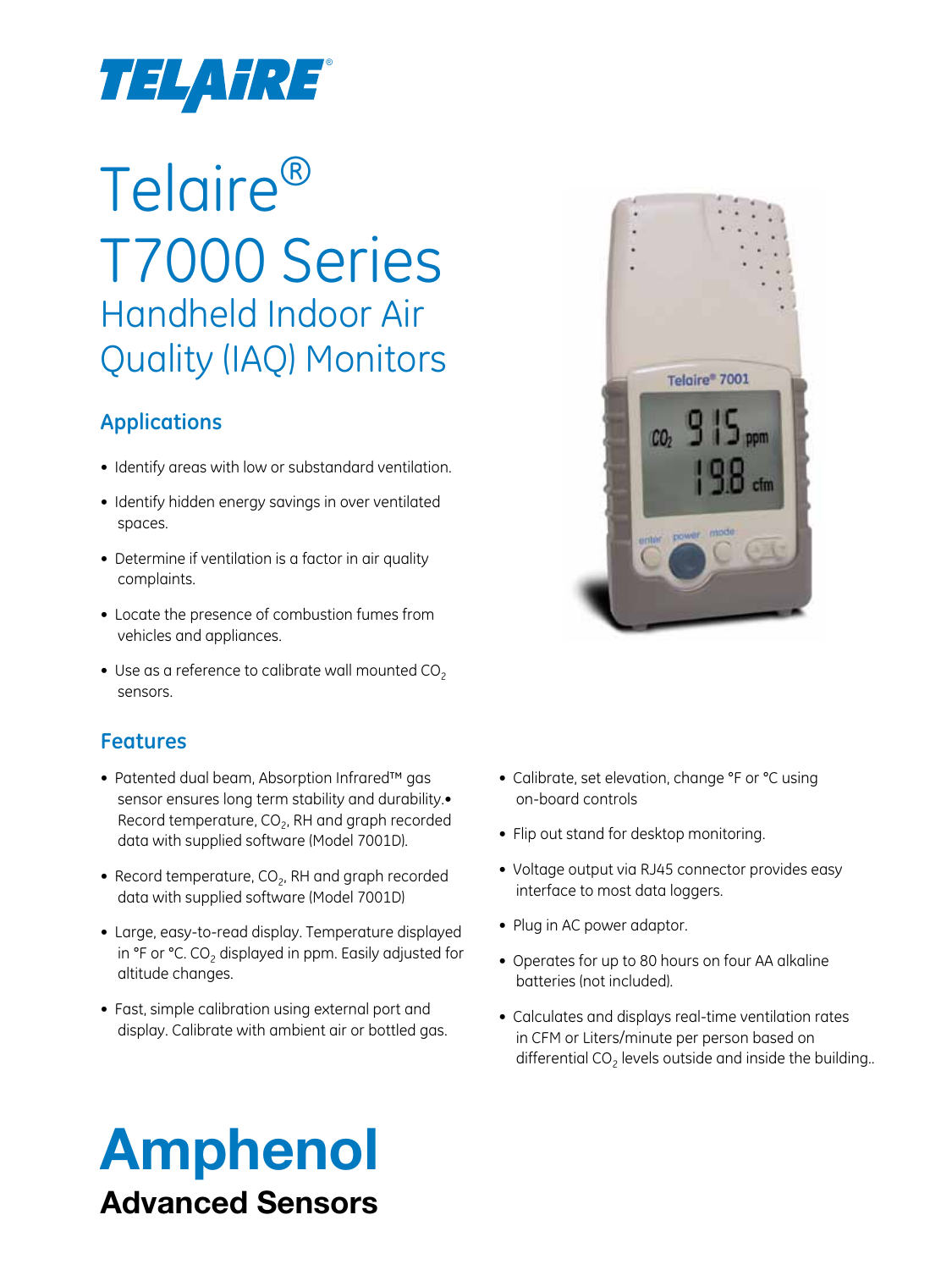## Telaire T7001

Equipped with Telaire's patented dual beam Absorption Infrared™ technology, the Telaire T7001 is an easyto-use CO<sub>2</sub>/temperature monitor designed for use in residential or commercial applications. With the ability to display  $CO<sub>2</sub>$  readings and calculate air ventilation rates in cfm/person, the monitor is an ideal tool for: identifying energy saving opportunities in overventilated spaces, determining if air quality complaints are due to insufficient ventilation, or locating the presence of combustion fumes generated from vehicles and appliances. It comes with a power adapter.



## Telaire T7001i

The T7001i monitor combines the standard Telaire T7001 CO<sub>2</sub>/temperature monitor with an international adapter kit..

## Telaire T7000SK

The Telaire 7T000SK combines the Telaire T7001 with a technical reference library (CD), graphing software and Ventulator™ energy analysis program. The Ventulator calculates potential energy savings and provides a detailed report to support your control strategy. The VG Graphing software is a "real-time" graphing software that records and graphs  $CO<sub>2</sub>$  data directly to your computer.



## Telaire T7001D

The T7001D combines the Telaire T7001 and Hobo data logger to provide you with everything you need to record and graph  $CO<sub>2</sub>$ , temperature, and relative humidity.

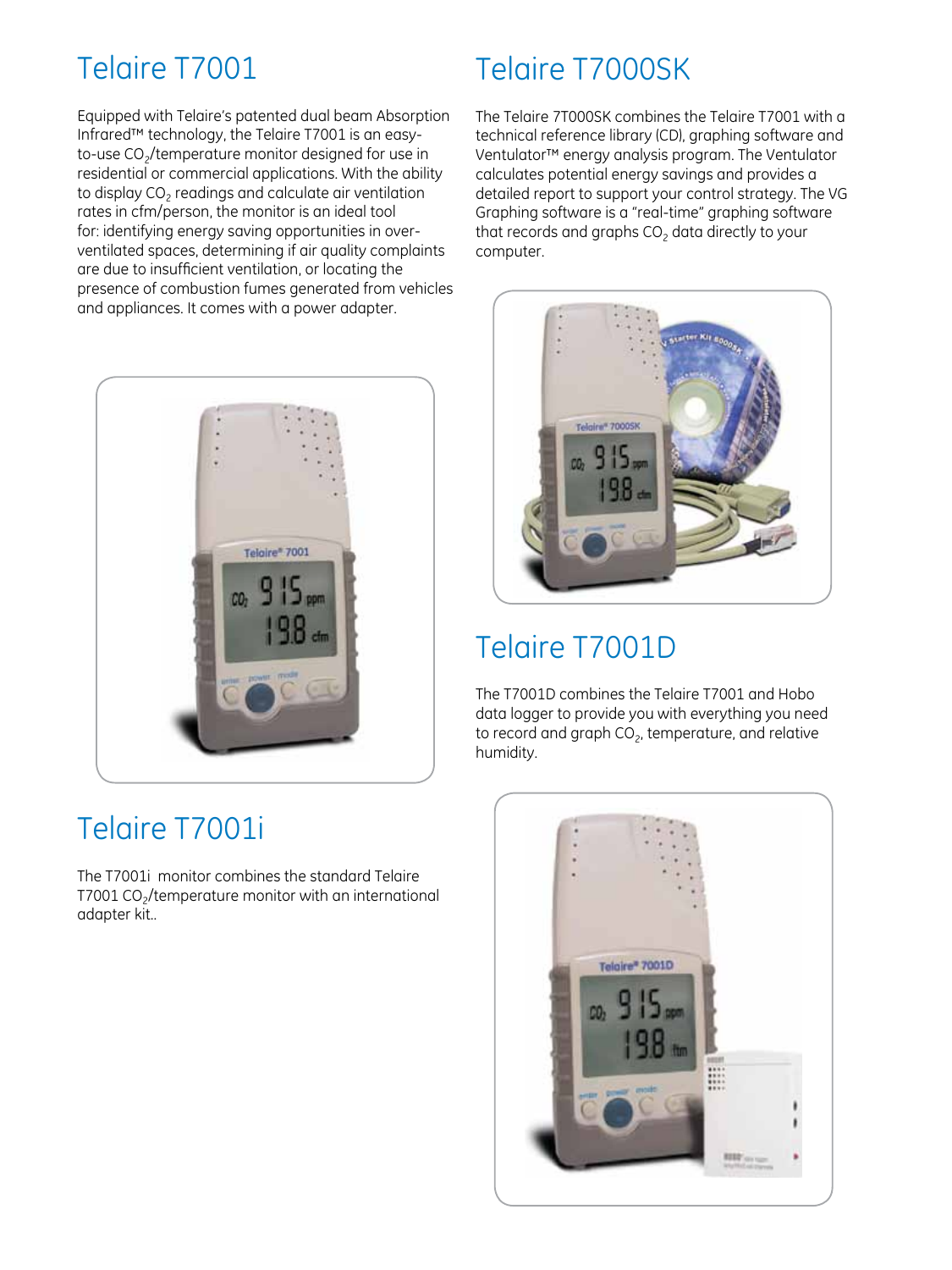## T7000 Series Specifications

**Method** Dual beam, Absorption Infrared

**Sample Method** Diffusion or flow through (50 to 100 ml/min)

#### **Display-LCD** Independent CO<sub>2</sub> and temperature readings. Calculates and displays ventilation rates.

## **General**

## **Operating Conditions**

- • 32°F to 122°F (0°C to 50°C)
- 0 to 95% RH, non-condensing

## **Storage Temperatures**

-4°F to 140°F (-20°C tp 60°C)

## **Certification**

 $\subset$ FCC Class 15 Part B

**Warranty** 18 months parts and labor

## Performance-CO<sub>2</sub> Channel

### **Measurement Range**

- 0 to 10,000 ppm display
- 0 to 4000 ppm voltage output

### **Display Resolution**

±1 ppm

### **Accuracy**

0 – 2000 ppm: ±50 ppm or 5% of reading, whichever is greater 2000 – 10000 ppm: +/- 10% of the reading

**Repeatability** ±20 ppm or 2% of the reading whichever is greater

### **Temperature Dependence**

0 – 2000 ppm:  $\pm 0.1\%$  of reading per °C or  $\pm 2$  ppm per °C, whichever is greater, referenced at 25°C. 2000 – 10000 ppm: ±0.2% of reading per °C referenced at 25°C

### **Pressure Dependence**

0.13% of reading per mmHg (corrected via user input for elevation)

**Response Time** <60 seconds for 90% of step change

**Warm-Up Time** <60 seconds at 72°F (22°C)

### **Calibration Interval**

12 months, offset adjustment using single gas at 0 to 1000 ppm  $CO<sub>2</sub>$ . Full factory calibration available.

## **Performance—Temperature Channel**

### **Temperature Range**

- Voltage output: 32°F to 104°F (0°C to 40°C)
- • Display: 32°F to 122°F (0°C to 50°C)

## **Display Resolution**

0.1°F (0.1°C)

## **Display Options**

°F, °C

### **Accuracy**

 $\pm 2$ °F ( $\pm 1$ °C)

## **Response Time**

20 to 30 minutes (case must equilibrate with environment)

### **Calibration Interval**

12 months, offset adjustment using temperature standard at 50°F to 86°F (10°C to 30°C). Full factory calibration available.

## **Output—Analog**

**CO<sub>2</sub>** 0 to 4 VDC, 1 mV/ppm (4000 ppm maximum)

**Temperature** 0 to 4 VDC linear, 32°F to 104°F (0°C to 40°C)

**Output Impedance** 100 ohms

**Digital Output** RS232 for use with Telaire  $CO<sub>2</sub>$ View graphing software

### **Wiring Connection**

One RJ45 to connector dual analog output plus digital output